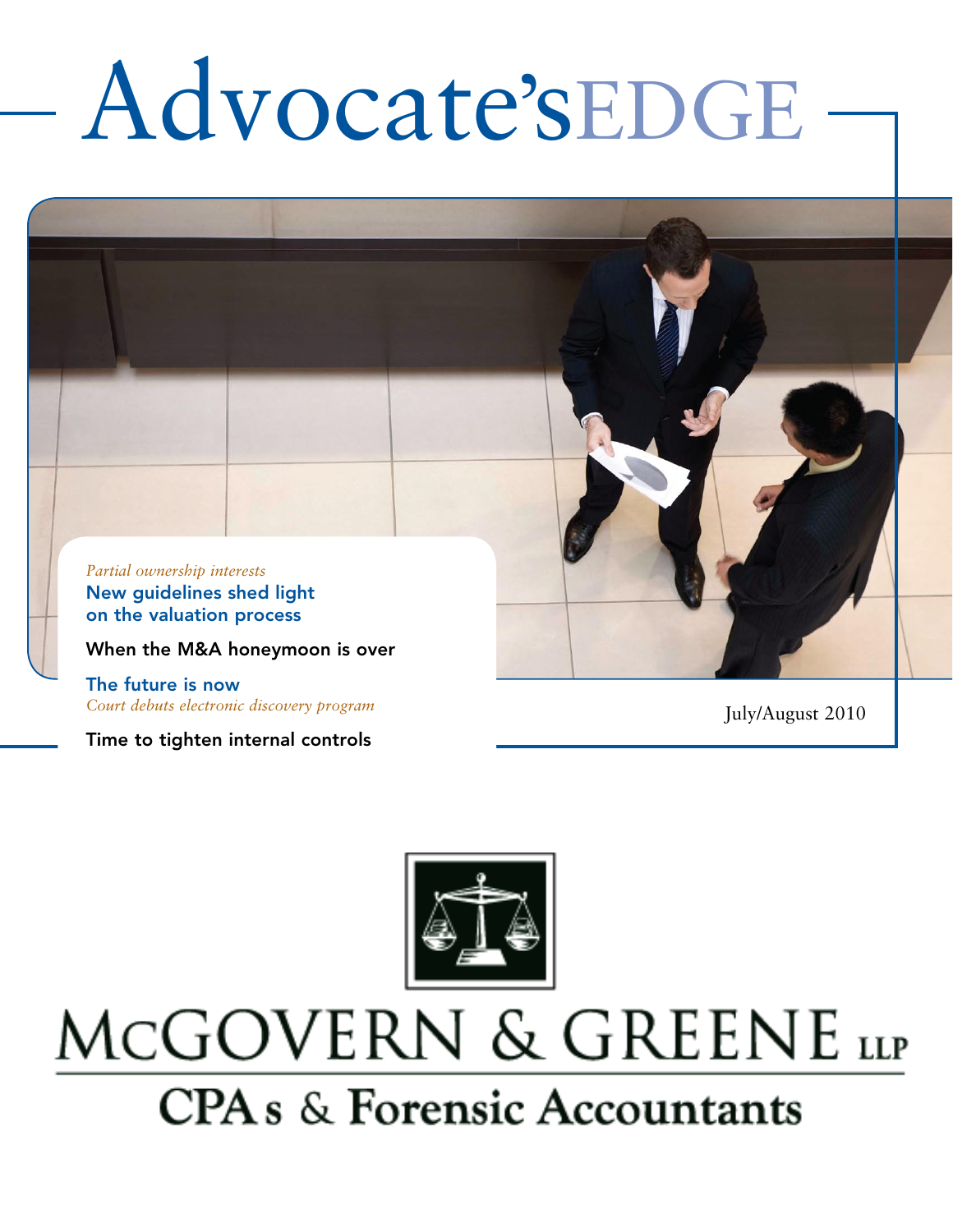## *Partial ownership interests* New guidelines shed light on the valuation process

Business valuators are often retained to value partial ownership interests. In recognition of this common type of engagement, the American Society of Appraisers (ASA) last year adopted procedural guidelines to describe the considerations and procedures that may be used to value partial interests in businesses, securities, and other tangible or intangible property. Although the guidelines aren't binding, they provide valuable information on what you and your clients can expect from such a valuation.

#### Ownership and control are different

The ASA guidelines define partial ownership interests as interests in an enterprise or asset of less than 100%. Partial interests can exist in various types of business entities and certain tangible and intangible assets. They may range in position from near control to little control of an entity.



*The process of valuing a partial interest can vary greatly from the process of valuing the underlying entity or asset.* 

The degree of *ownership* in an entity doesn't necessarily reflect the degree of *control* over that entity. Governance documents, loan covenants and other factors can convey control to interests of less than 50%. For example, a 65% limited partnership interest could have no control over the partnership if the partnership agreement requires a two-thirds majority vote of the limited partnership interests to remove the general partner. Conversely, a 2% interest could wield some limited control over an entity if the two other owners each have 49% interests and hold contrary views.

#### Determining relevant factors

As the ASA guidelines note, the process of valuing a partial interest can vary greatly from the process of valuing the underlying entity or asset. Further, the value of the underlying entity or asset might not even prove relevant to the value of the partial interest — particularly if the partial interest doesn't enable its owner to liquidate an entity, cause its sale or gain access to any of the assets. Of course, the value of the underlying entity or asset is likely to be relevant if investors or market participants would consider its value in determining the value of a partial interest in it.

The guidelines list several factors that valuators may consider when valuing such interests. This includes the purpose of the valuation, the value of the underlying entity or asset (if applicable), and any entity- or asset-level tax effects.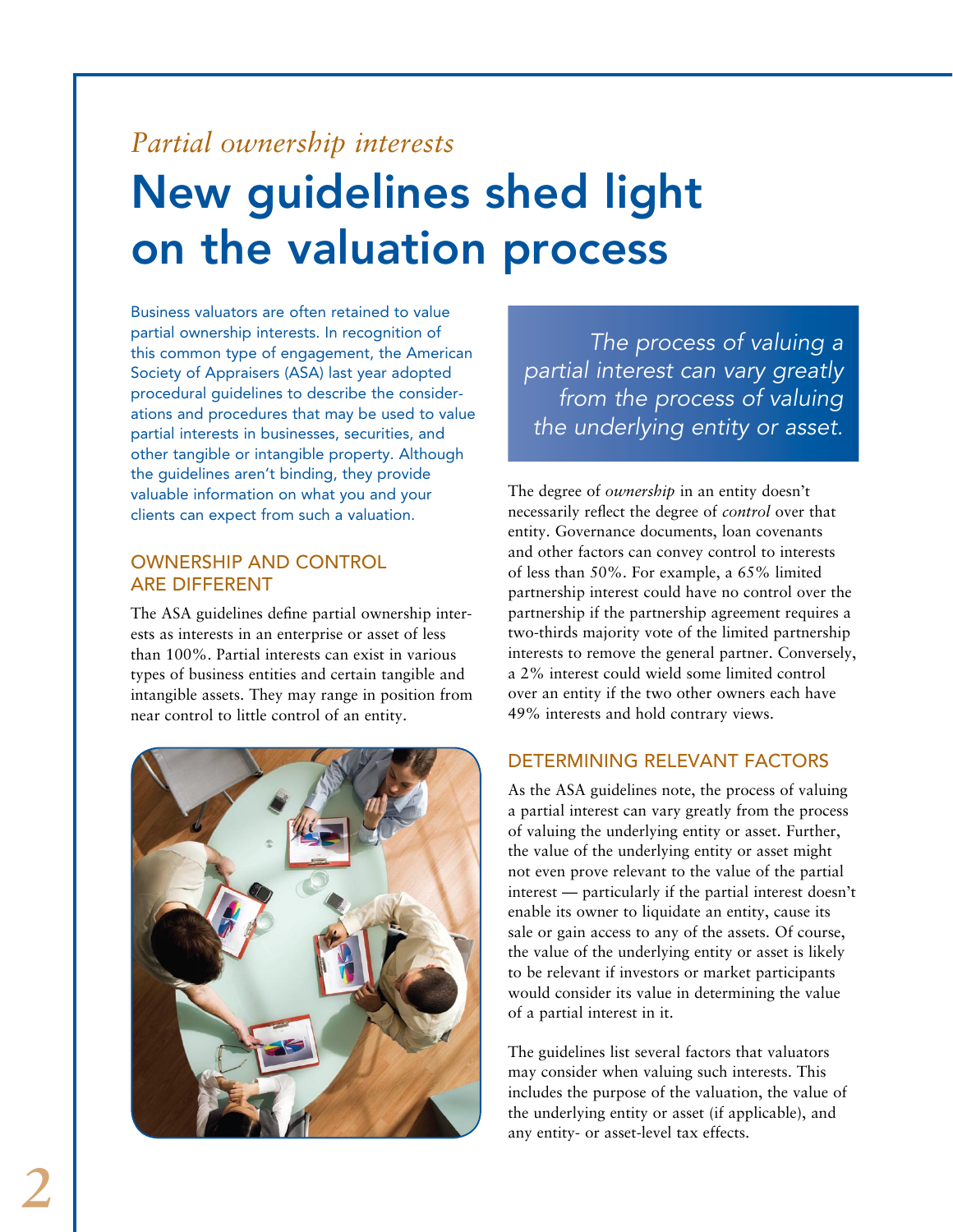#### Analyzing the holding period

The American Society of Appraisers' guidelines for valuing partial ownership interests identify the expected holding period for an investment as a potentially relevant valuation factor. The guidelines indicate that analysis of the period should consider:

- $\blacktriangleright$  Any uncertainty about the expected holding period,
- **Expiration or termination dates specified in governing documents that may prompt a liquidation** or sale of the underlying entity,
- The age, health and other characteristics of the owners and key managers,
- $\blacktriangleright$  Past transactions involving partial interests in the underlying entity or asset,
- $\blacktriangleright$  The potential market for similar entities or assets, and
- $\blacktriangleright$  The attractiveness of the entity for an equity offering, sale or merger.

Relevant factors specific to the partial interest itself include:

- $\triangleright$  Provisions in the organizational and governance documents that affect the rights, restrictions, marketability and liquidity of the partial interest,
- $\blacktriangleright$  Applicable laws and regulations, such as statutory rights to demand dissolution or restrictions on transferability,
- **I** The existing ownership structure and configuration,
- $\blacktriangleright$  Access to, availability of and reliability of data regarding the underlying entity or asset,
- Any relevant pool of potential buyers,
- $\blacktriangleright$  Market data on transactions in similar markets,
- $\triangleright$  The expected holding period for an investment in the partial interest (see "Analyzing the holding period" above),
- $\triangleright$  The required return for investing in the partial interest, and
- $\blacktriangleright$  Any relevant ownership-level tax effects.

The valuator may also consider expected economic benefits associated with the partial interest in the form of interim dividends or distributions to the interest, as well as the net cash flow that will result when the investment is sold or liquidated.

#### Guidelines in practice

Keep in mind that these are only suggested procedures and that your expert may determine that circumstances call for a different approach. Nevertheless, the guidelines suggest the type of information you and your client will need to supply. They also can help you develop a more informed and effective cross-examination of an opposing expert's conclusions.

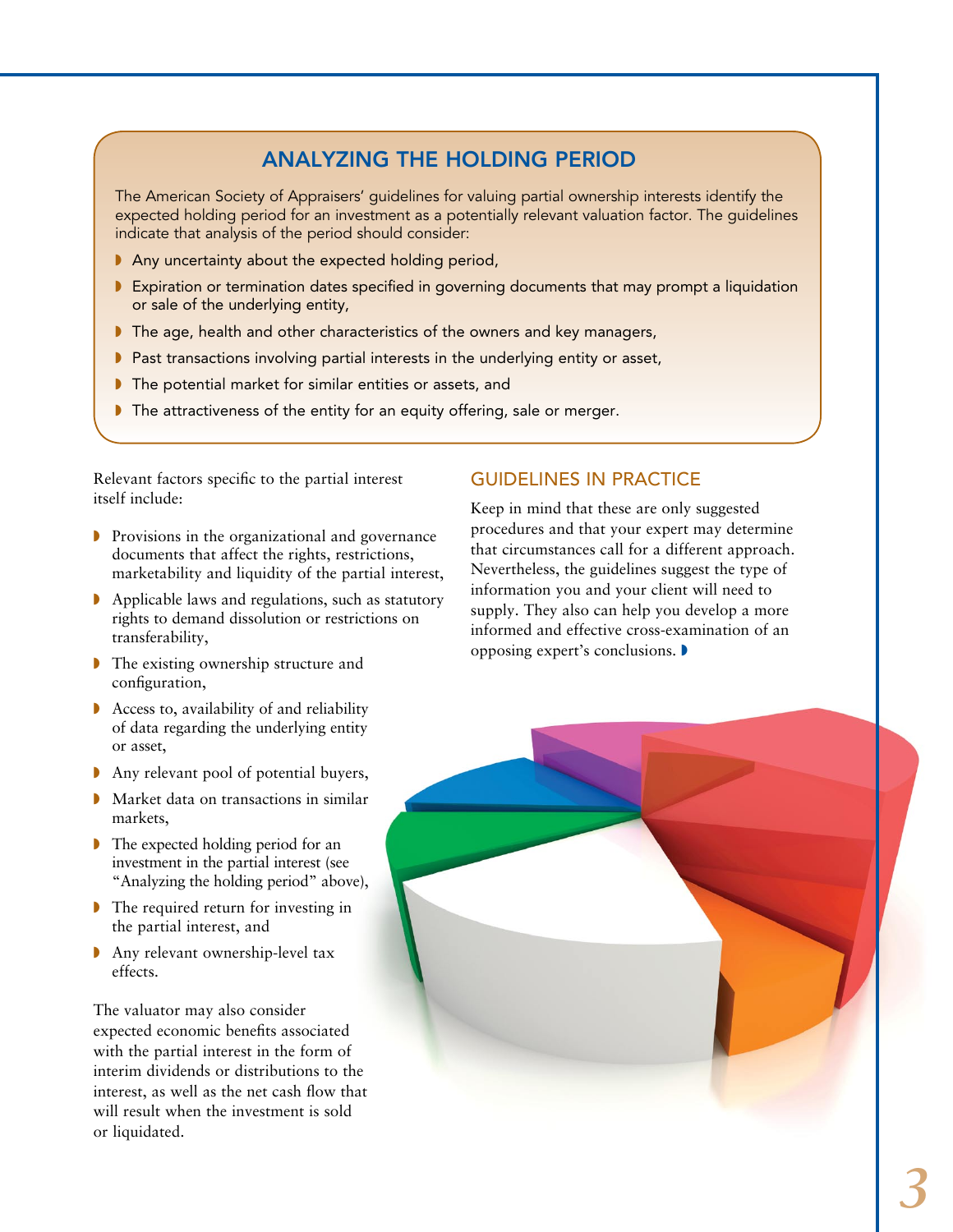## When the M&A honeymoon is over

Merger and acquisition (M&A) transactions are notoriously difficult to execute. Even if a deal makes it as far as closing, it's likely to stumble at the integration stage. In some cases, sellers and buyers engage in postclosing disputes over previous financial representations and the company's selling price. If your client's in this situation, a financial expert with M&A experience can help.

#### Rules of courtship

Most M&A agreements contain representations, warranties and covenants, as well as an indemnification provision in the event of a breach. The seller, for example, may represent that its financial statements were prepared in accordance with Generally Accepted Accounting Principles (GAAP) and warrant that no liabilities exist other than those already disclosed.

Covenants can do everything from requiring the parties to take specific actions to close the transaction to mandating that the seller maintain a set level of working capital. In many deals, the selling company's ability to live up to its earnings potential is uncertain. Therefore, the initial purchase price typically is based on the assumption that the company won't achieve its potential, with additional consideration to be paid if the company meets certain financial targets (generally referred to as an earnout agreement).

An earnout agreement may be designed to prevent the party in control of the business from manipulating revenues, income, or cash flow to increase or decrease earnout payments. Suppose, for example, that the seller's management team continues to operate the business after closing. Without a covenant, an incomebased earnout provision could provide an incentive to cut expenses to boost earnout payments.

#### Trouble in paradise

One of the most highly litigated contract provisions involves postclosing adjustments to the purchase price — not surprising, considering accounting decisions involve subjective, professional judgment. Common disputes involve alleged misrepresentations or breaches of covenants or warranties by the seller. Disagreements over postclosing purchase price adjustments and earnout payments also frequently flare up.

A buyer may claim, for example, that the seller misrepresented the company's financial condition by recognizing revenue prematurely or understating expenses or liabilities, thus inflating the buyer's valuation of the company. But proving detrimental reliance on the financial statements can be challenging, because the purchase price is influenced by many factors in addition to the target's financial condition and earnings trends.

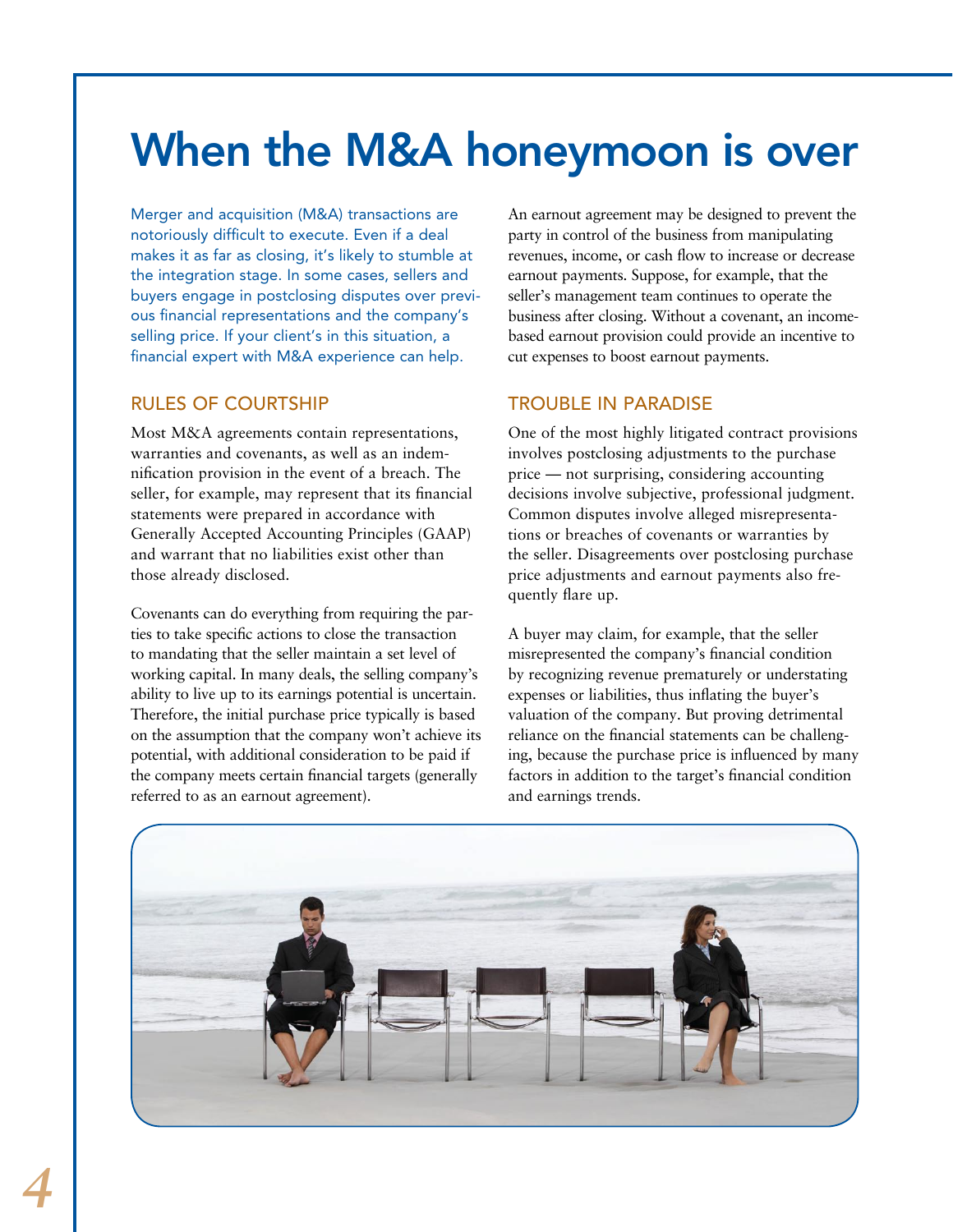Postclosing disputes also arise because the language in the sales agreement is ambiguous or vague. There's a common misconception, for instance, that GAAP dictates a precise number when, in fact, it permits the use of different methods and leaves ample room for subjective judgment. Here again, proof can be a challenge: It may be difficult to distinguish between selecting the most appropriate accounting method for a particular situation and choosing a method that produces a postclosing adjustment in the seller's favor.

Similar issues can arise in the context of earnout provisions. Are management's postclosing business and accounting practices commercially reasonable and consistent with applicable standards? Or are they designed to manipulate earnings benchmarks to increase or decrease earnout payments?

#### A third party steps in

Most M&A agreements provide for disputes to be resolved through arbitration or some other form of alternative dispute resolution, and accountants are well suited to the arbitrator's role. They may serve as consulting or testifying experts by:

- $\blacktriangleright$  Interpreting applicable accounting standards,
- $\blacksquare$  Analyzing the target company's accounting practices,
- $\blacksquare$  Identifying potential discrepancies in the closingdate financial statements, and
- **Weighing in on challenges to postclosing** adjustments.

If an agreement contains an earnout provision, this expert can help determine whether earnings targets have been met. And he or she can provide an opinion as to whether postclosing actions are commercially reasonable — or simply a pretext for manipulating earnout provisions. Accountants also can help attorneys draft discovery requests to uncover audit workpapers, consultants' reports and other documents that shed light on the target's accounting policies and practices.

#### Happily ever after?

Even the best M&A agreement can't prevent every postclosing dispute. Whether your client is a business buyer or seller, a financial expert can help when the honeymoon's over.

### The future is now *Court debuts electronic discovery program*

In 2009, the Seventh Circuit Court of Appeals launched a program that points the way to some potentially significant changes in the discovery process. The goal of the court's Electronic Discovery Pilot Program is to reduce litigation costs and time brought on by the widespread use of electronically stored information (ESI).

#### Addressing ESI early

The Seventh Circuit's E-Discovery Committee has developed an initial set of guidelines, the "Principles Relating to the Discovery of Electronically Stored

Information," to "incentivize early and informal information exchange on commonly encountered issues relating to evidence preservation and discovery, paper and electronic." These principles require that litigation participants address and resolve ESI issues early in the process — with an agreement between the parties or by raising them with the court.

Other organizations have provided similar guidance in the past but, unlike those, the Seventh Circuit's principles have been subjected to testing. In the program's initial stage, which occurred between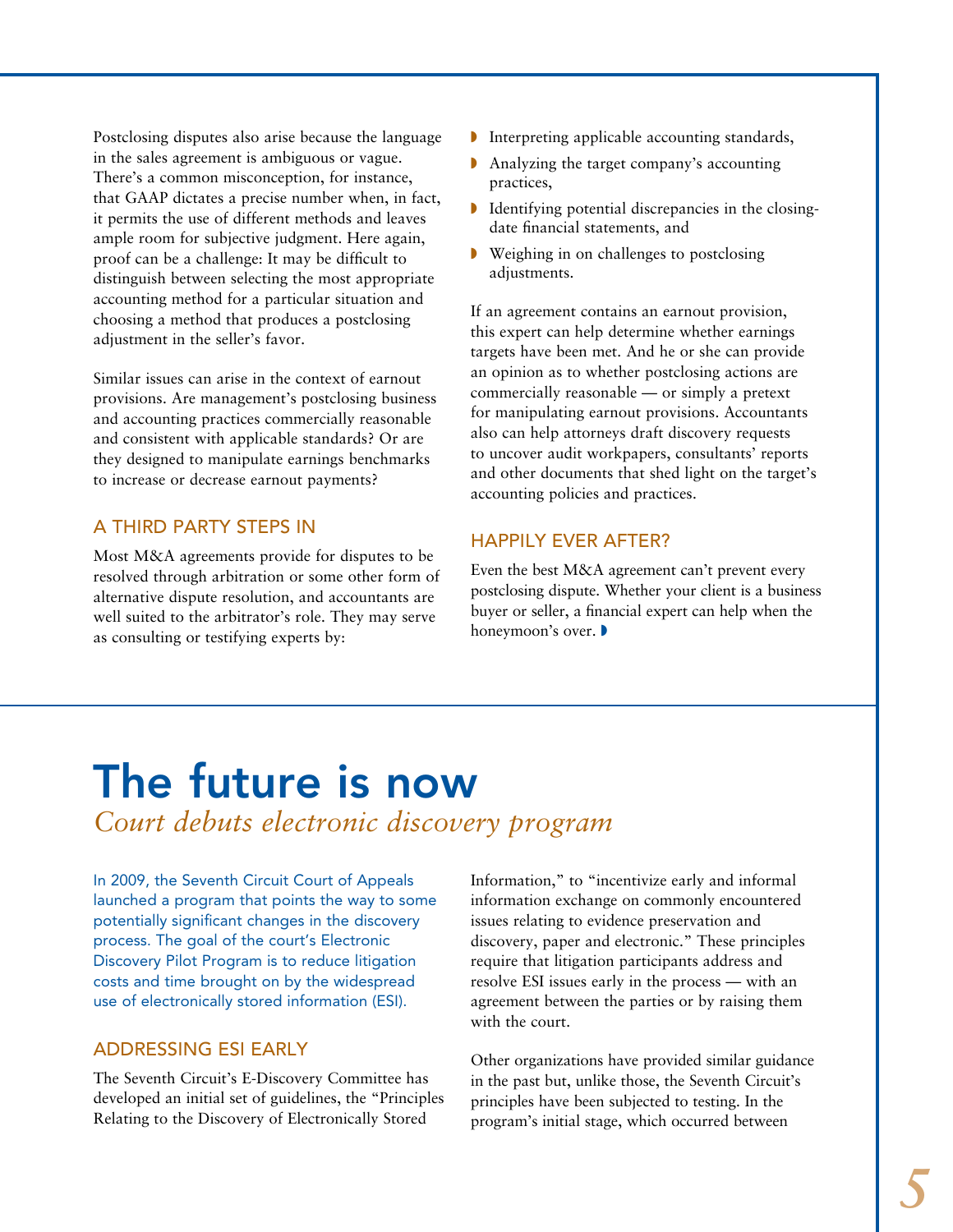October 2009 and May 2010, individual district court, magistrate and bankruptcy judges in the circuit adopted the principles and implemented them in selected cases.

#### **SPEED AND COOPERATION**

According to the Seventh Circuit, the principles are intended to assist courts in administering Federal Rule of Civil Procedure (FRCP) 1, which requires the

"just, speedy and inexpensive" determination of cases. The program also reinforces the need for cooperation in discovery and the importance of applying FRCP 26(b)(2)(C)'s proportionality standard when formulating a discovery plan.

Several proposals could streamline the discovery process. For example, the court suggests that the "meet and confer" process that precedes the initial status conference with the court can be improved by the participation of e-discovery liaisons. One of the principles requires that each party designate an individual to act as its e-discovery liaison. In the event of a dispute over preservation or production of ESI, the liaisons can meet, confer and attend court hearings on the subject.

Attorneys, third-party consultants or employees of the party all are qualified to be liaisons. They also must be:

- 1. Prepared to participate in e-discovery dispute resolution,
- 2. Knowledgeable about the party's e-discovery efforts,
- 3. Familiar enough with the party's electronic systems and capabilities to explain those systems and answer relevant questions (or have reasonable access to those who are), and
- 4. Knowledgeable about the technical aspects of e-discovery (or have access to those who are).



The principles also explicitly identify ESI categories that "generally are not discoverable," such as:

- Deleted, slack, fragmented or unallocated data on hard drives,
- Random access memory (RAM) or other ephemeral data,
- **D** Online access data like temporary Internet files, history, cache and cookies,
- $\triangleright$  Data in metadata fields that typically are updated automatically,
- $\blacktriangleright$  Backup data that's substantially duplicative of data that's more accessible elsewhere, and
- **I** Other forms of ESI whose preservation requires extraordinary affirmative measures that aren't used in the ordinary course of business.

Under the principles, any party that intends to request the preservation or production of these categories should discuss its intention at the "meet and confer" or as soon thereafter as practicable. If the parties can't come to agreement, the issue should be raised promptly with the court.

#### Sign of things to come

The Seventh Circuit's principles address several other critical issues, including the identification of ESI, preservation requests, and production format for non-text-searchable information and ESI stored in databases. Its committee is expected to formally present its findings on all of these issues and release final principles in May 2011.  $\blacktriangleright$